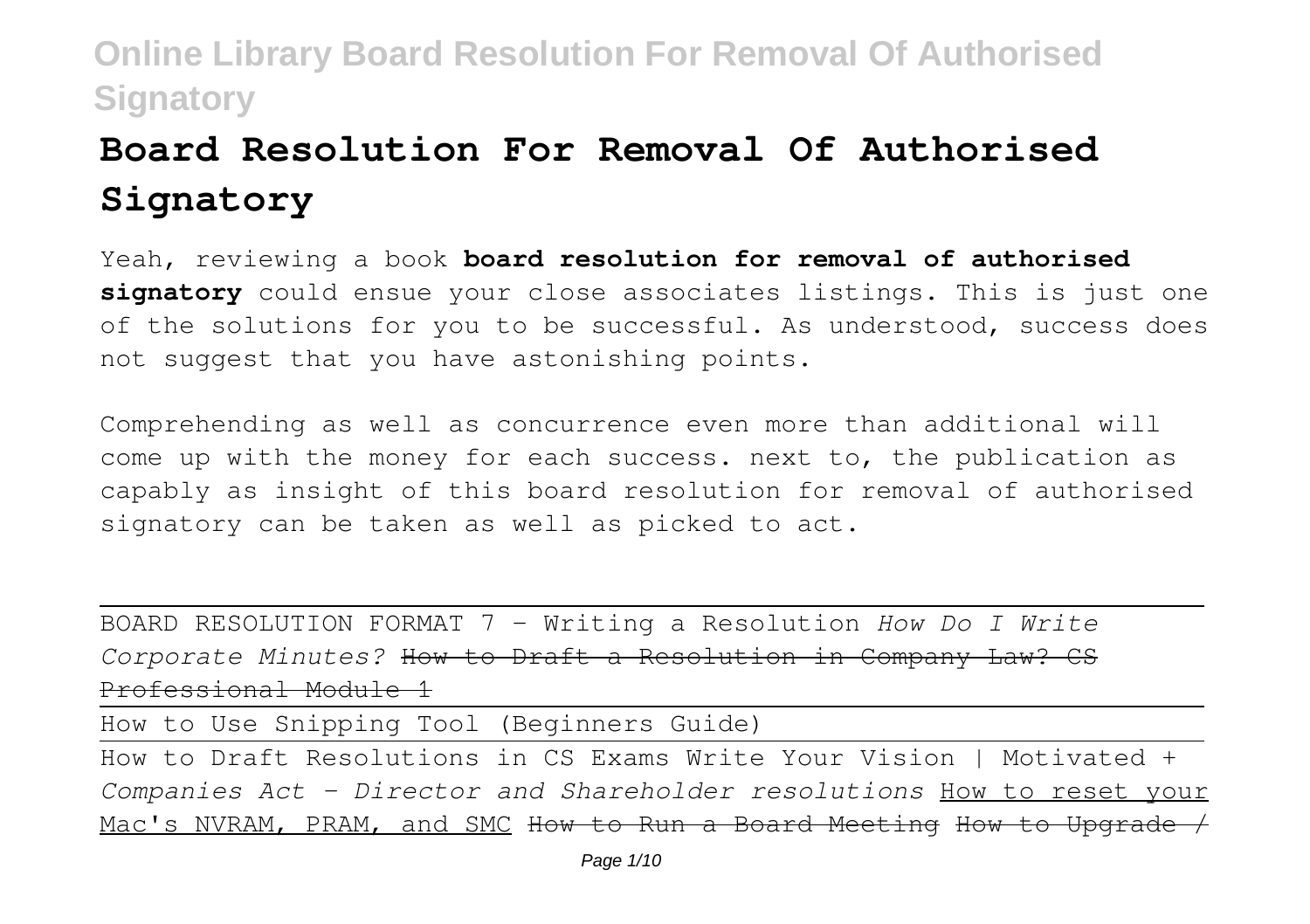Replace the Battery in a MacBook Pro Retina 15-inch (late 2013 to mid 2015) *Microsoft Surface Book Cracked Screen Replacement*

Electors Vote \u0026 Bill Barr Resigns, Antrim Forensic Audit Report, Supreme Court Rulings Fix MacBook by resetting SMC

Believe In Your Path | Motivated

How to Write Meeting Minutes Macbook Pro / AIr - SMC Reset / PRAM Reset

How to Fix a Mac not Booting up (Part I) How To Fix Your Mac By Resetting The NVRAM, SMC \u0026 PRAM! **Simulated Meeting for Minute Taking Practice** How to Write your Nonprofit Bylaws What canvas size/resolution should you paint at? -Beginner artist tips Build Board Meeting Books in Less Than Five Minutes! How to fix 2011 15'' Macbook pro GPU problem **DPI and Resolution For Procreate | What is DPI and What Resolution Should I Use?** RESOLUTIONS UNDER COMPANIES ACT 2013 All about Striking Off - Company Law 2010 Macbook Pro 13\" A1278 WiFi AirPort Card Replacement **DRAFTING OF RESOLUTIONS, MINUTES, NOTICES ETC. UNDER COMPANY LAW BY CS RAMANDEEP SINGH Microsoft Surface Book 2 Teardown!**

Board Resolution For Removal Of Format of Board Resolution for Removal of Director. Director can be removed by the shareholders of the company provided it should adhere to the provisions of Companies Act, 2013. As we all know that Page 2/10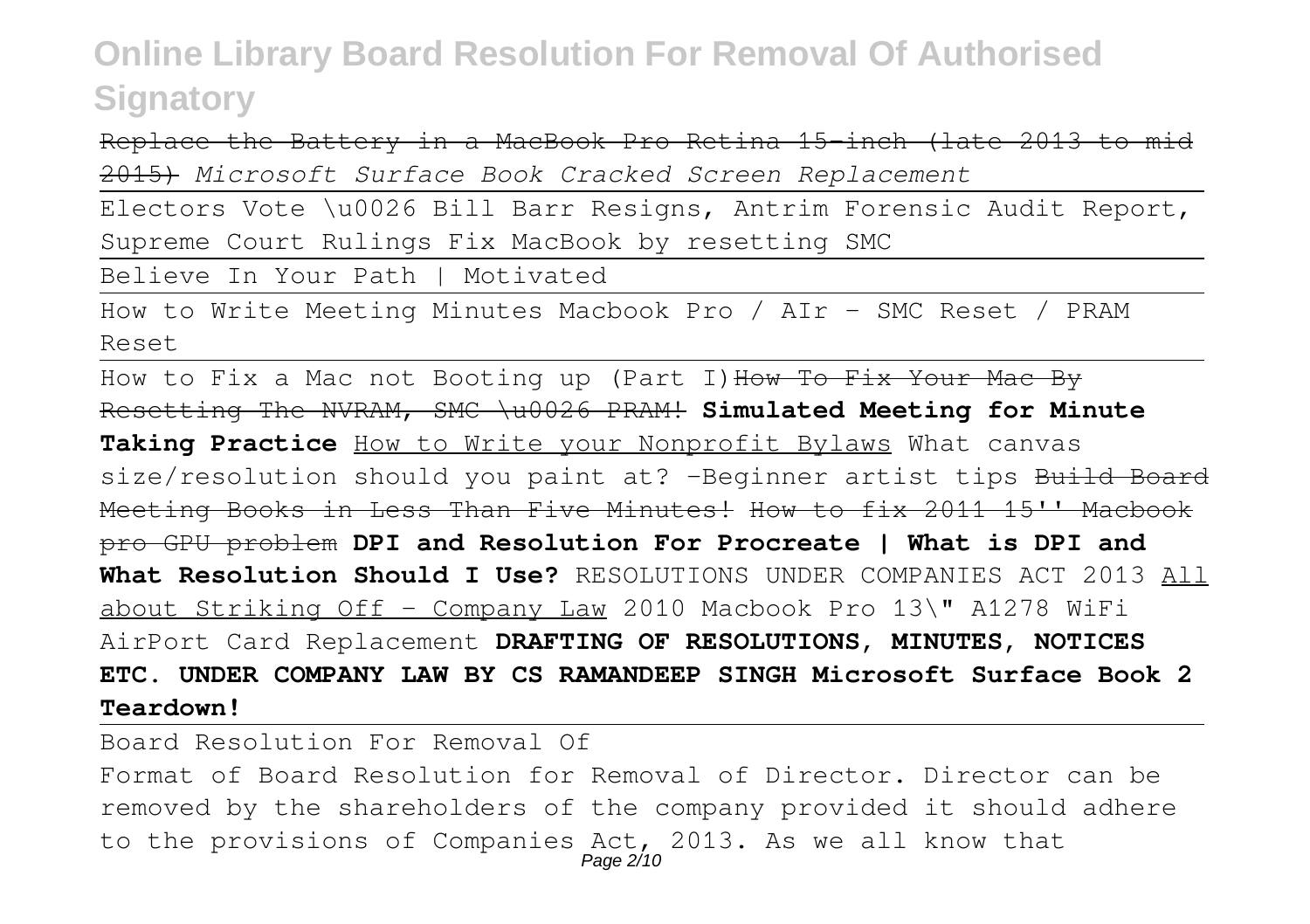directors are always answerable to shareholders of the company. Being the owners of the company, it is not possible for the shareholders to handle the business routine and thus here depicts the role of directors of the company.

Format of Board Resolution for Removal of Director ... Draft Board Resolution for removal of Director under section 169 Section 169 of the Companies Act, 2013 contains provisions regarding removal of directors of the companies. A company may, by ordinary resolution, remove a director, not being a director appointed by the Tribunal under section 242, before the expiry of the period of his office after giving him a reasonable opportunity of being heard.

Draft Board Resolution for removal of Director under ... Ordinary Resolution for Removal of Director under Section 169. In accordance with section 169 of the Companies Act, 2013, a company may, by ordinary resolution, remove a director, not being a director appointed by the Tribunal under section 242, before the expiry of the period of his office after giving him a reasonable opportunity of being heard. A special notice is required of any such resolution, to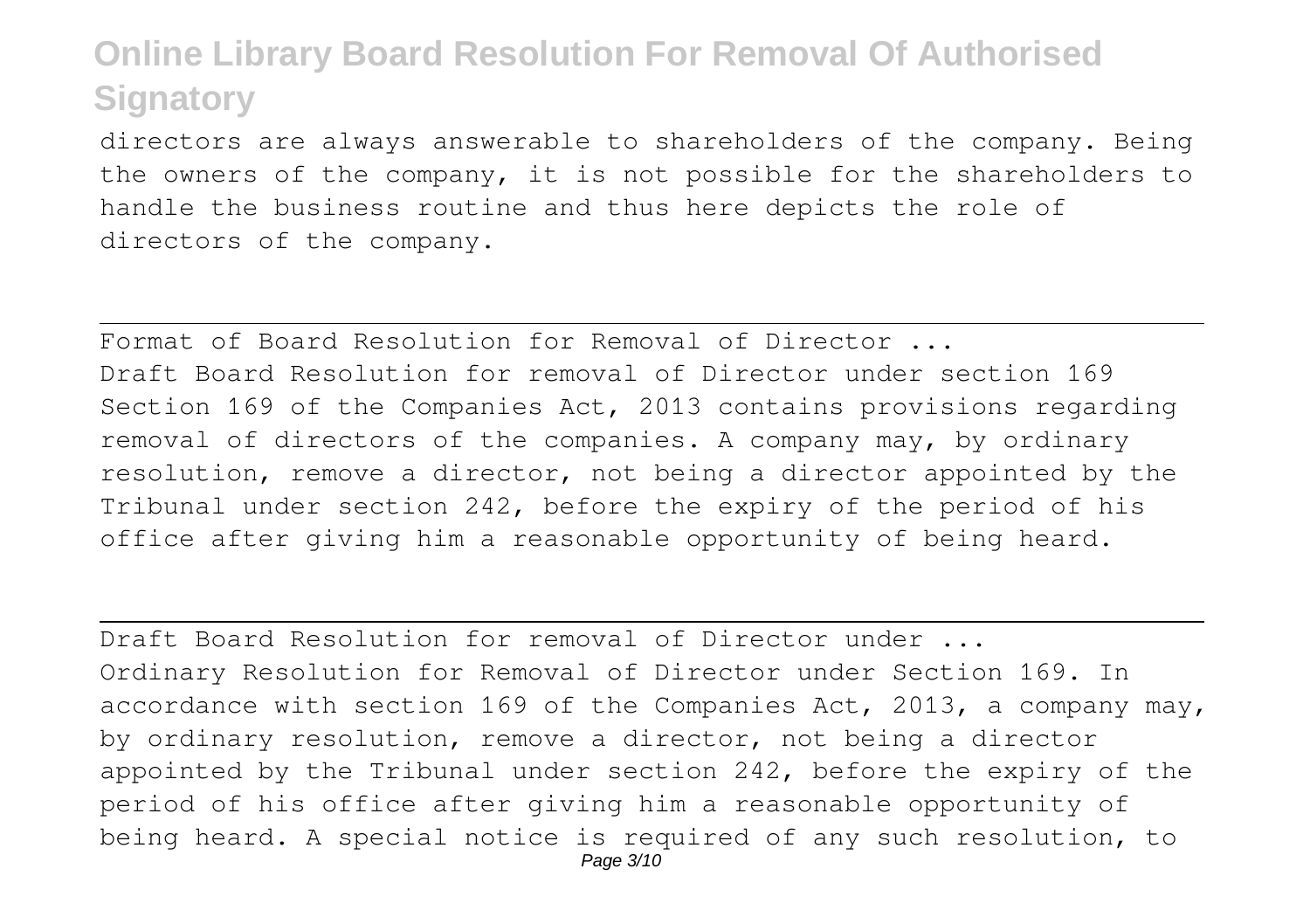remove a director, or to appoint somebody in place of a director so removed, at the ...

Ordinary Resolution for Removal of Director under Section 169 BOARD OF DIRECTORS' RESOLUTION REMOVING AN . OFFICER OR DIRECTOR . ... RESOLVED, the immediate removal of  $\qquad$  (hereinafter referred to as Individual) from his/her office as \_\_\_\_\_ of said Corporation is hereby authorized. And it is . FURTHER RESOLVED that the Secretary of this Corporation is hereby directed to give notice to said Individual of ...

BOARD OF DIRECTORS' RESOLUTION REMOVING AN OFFICER OR DIRECTOR Board Resolution for removal of Director. "RESOLVED THAT pursuant to the Section 115 of the Companies Act, 2013 read with Rule 23 of the Companies (Management and Administration) Rules, 2014 and any other applicable provisions of Companies Act, 2013 read with Rules thereunder (including any statutory modifications or re-enactment thereof, for the time being in force), as per the special notice received from [•] [Name of the member] a member of the Company <holding not less than 1 % of ...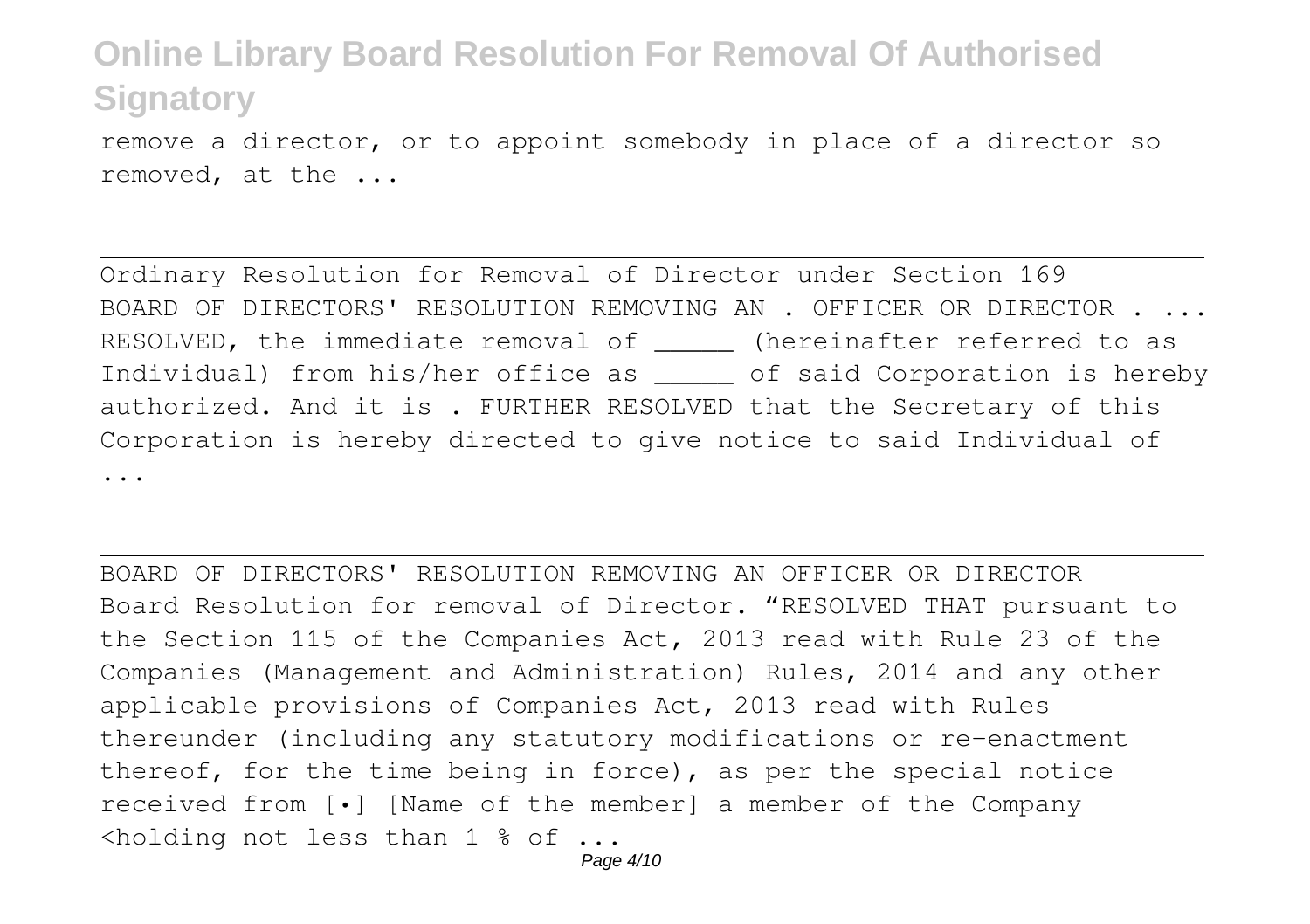Board Resolution for removal of Director | Corporate Law ... This action of the Board of Directors, taken by means of a resolution voted upon at a meeting held on June 1, 2020, effectively removed you from office as of the time of the vote. A sealed copy of the resolution is attached to this notice; the original is on file in the principal office of the Corporation whose address is: 123 Main St.

Sample Letter to Remove a Board Member | BoardEffect Board Resolution Letter Sample for Removal of Authorised Signatory in Bank account. Posted on January 5, 2018 by Sara Mathur Leave a comment. Sometimes companies have to change their authorized signatories for different reasons. And when such a change is made, you are suppose to be informing your bank about it.

Board Resolution Letter Sample for Removal of Authorised ... Removal of Company Directors by Ordinary Resolution. Directors must act in accordance with their statutory and fiduciary duties, including the duty to promote the success of the company for the benefit of its Page 5/10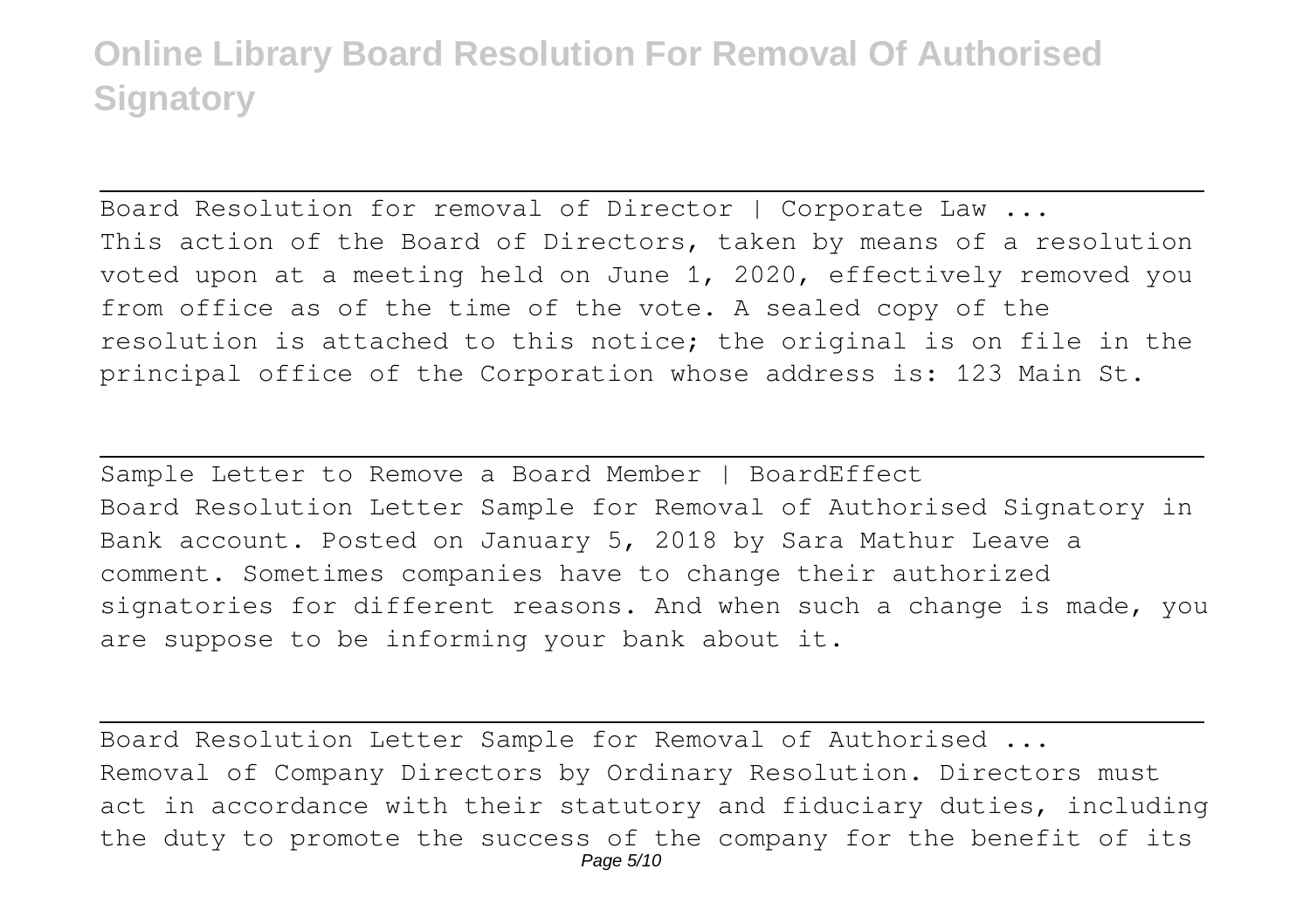shareholders. Where shareholders feel this is not the case and the relevant director (s) do not leave voluntarily, shareholders may wish to consider removing them.

Removal of Company Directors by Ordinary Resolution ... A Resolution of a Company or Board of Directors is a document that outlines the decisions made by the company or the board of directors in a meeting.This document can be adopted either as a board resolution or resolution of members of the company. A company resolution is the decision made by the members of the company at any general meeting, while board resolution is the decision made by the ...

Resolution of a Company or Board of Directors A board of directors resolution (also called a "board resolution") is the result of a director vote authorizing a specific business action. Major decisions by the board of directors should always be formally documented in writing and added to the corporate record. We offer a free template for you can use to document your board resolutions.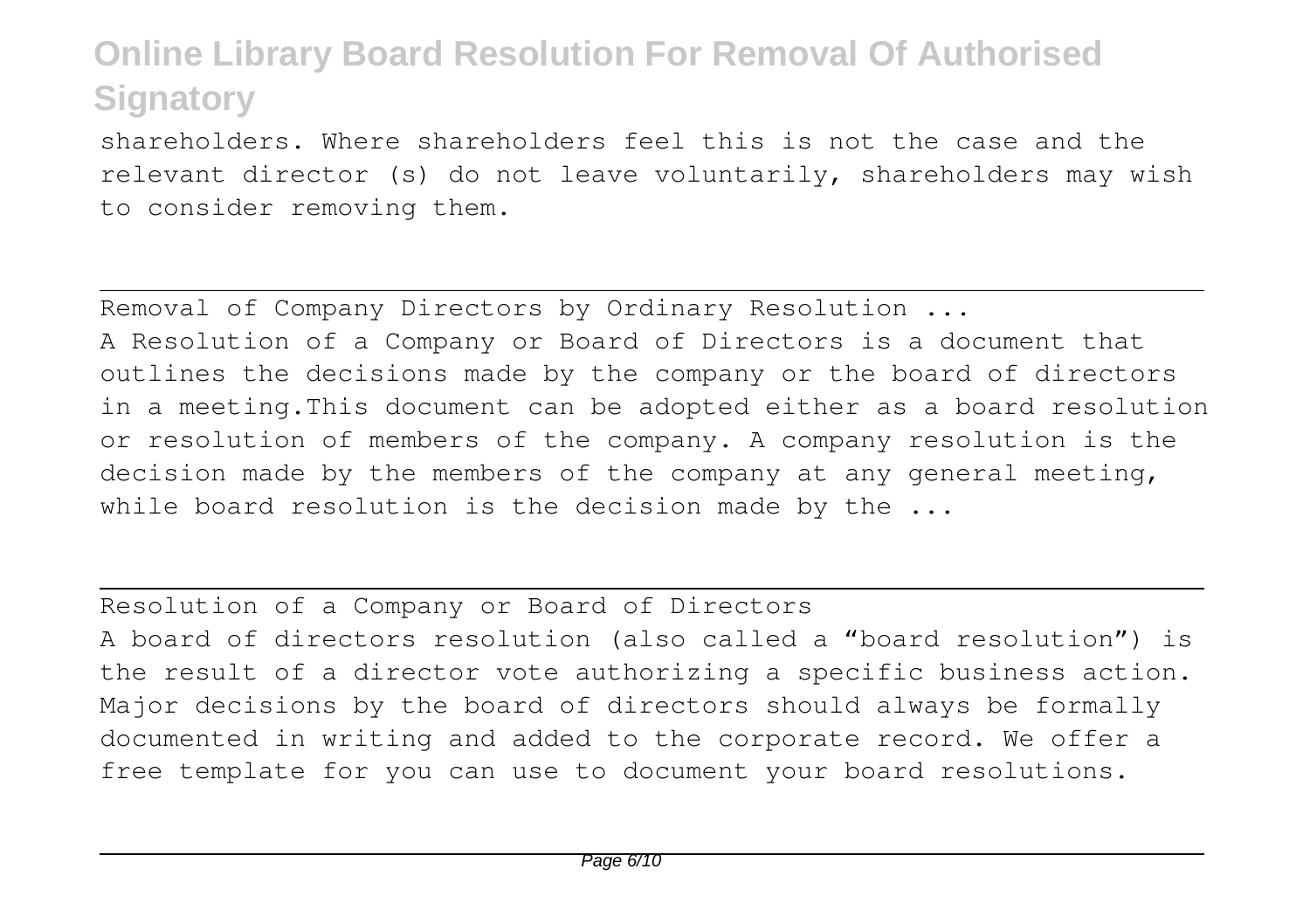Board of Directors Resolution – FREE Template Draft Board Resolution for removal of Director under section 169 Section 169 of the Companies Act, 2013 contains provisions regarding removal of directors of the companies. A company may, by ordinary resolution, remove a director, not being a director appointed by the Tribunal under section 242, before the expiry of the

Board Resolution For Removal Of Authorised Signatory | ons ... Board Resolution (Suggested format) (To be printed on organization letter head) CERTIFIED TRUE COPY OF THE RESOLUTION PASSED AT THE MEETING OF THE BOARD OF DIRECTORS ... RESOLVED FURTHER THAT, a copy of the above resolution duly certified as true by designated director

Board Resolution (Suggested format)

Board Resolution for Cessation of Director Due to Death Format. With the death of a person, he immediately ceases to be the director of all the companies where he was holding the directorship. The board of directors of all such companies in their succeeding meeting take note of the demise of the director and the contribution of the director towards the growth of the company.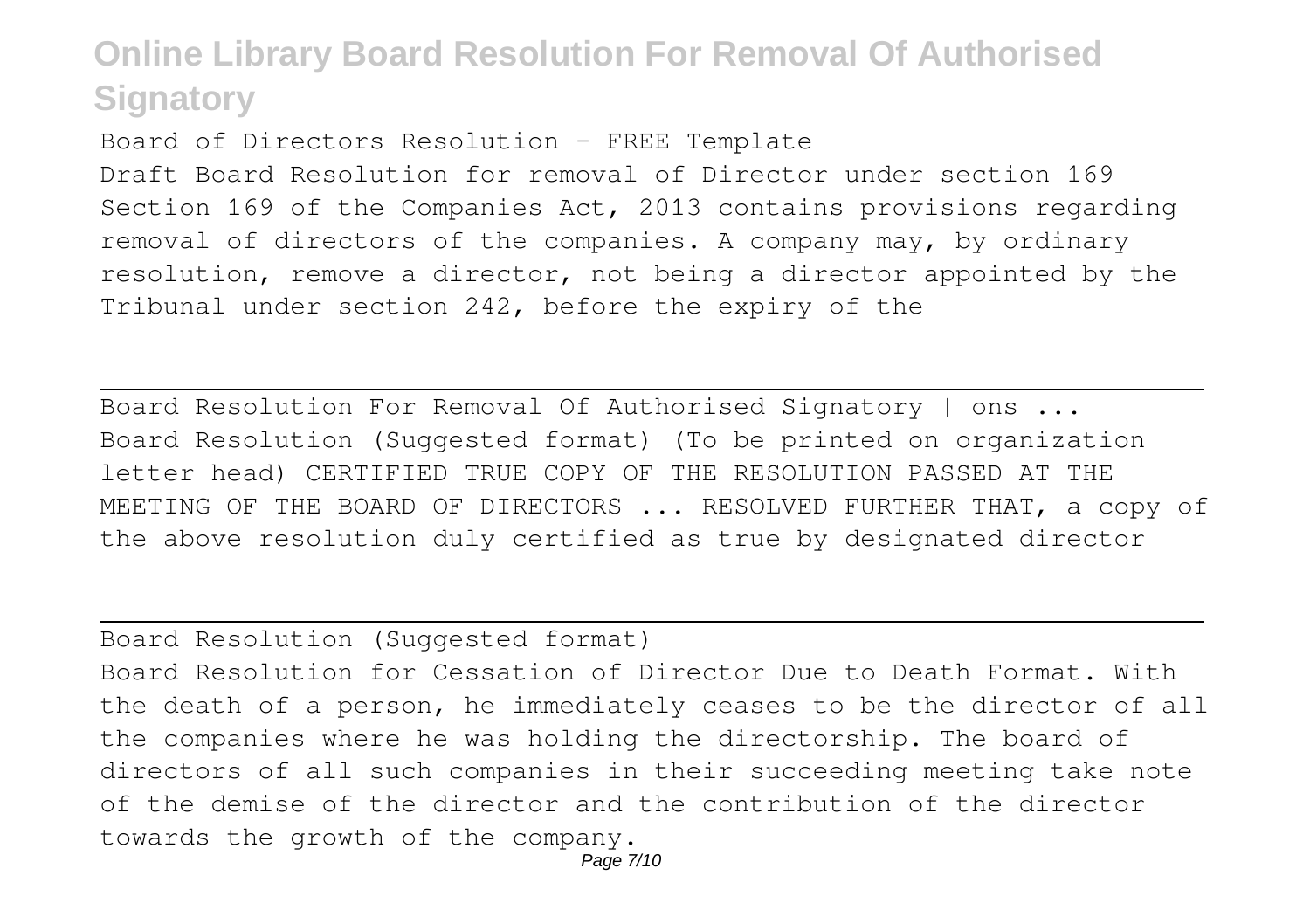Board Resolution for Cessation of Director Due to Death Format Draft Board Resolution For Change in Authorised Signatory for Bank Account "RESOLVED THAT in supersession of the earlier resolution passed by the Board for authority given by the Company to operate the Current Account No.  $\qquad$  with the  $\qquad$  Bank now the following directors of the Company be and are hereby jointly and severally authorised to operate the above said bank account from time to time.

Draft Board Resolution For Change in Authorised Signatory ... Oakland school board members passed in a final vote Wednesday evening a resolution to remove police from schools, a school district spokesman said.

Oakland School Board Gives Final Approval To Resolution ... Draft Board Resolution for Removal of Auditor Before Expiry of His Term. As per the provisions of Section 140 of Companies Act 2013 the auditor appointed under section 139 may be removed from his office before the expiry of his term only by a special resolution of the Page 8/10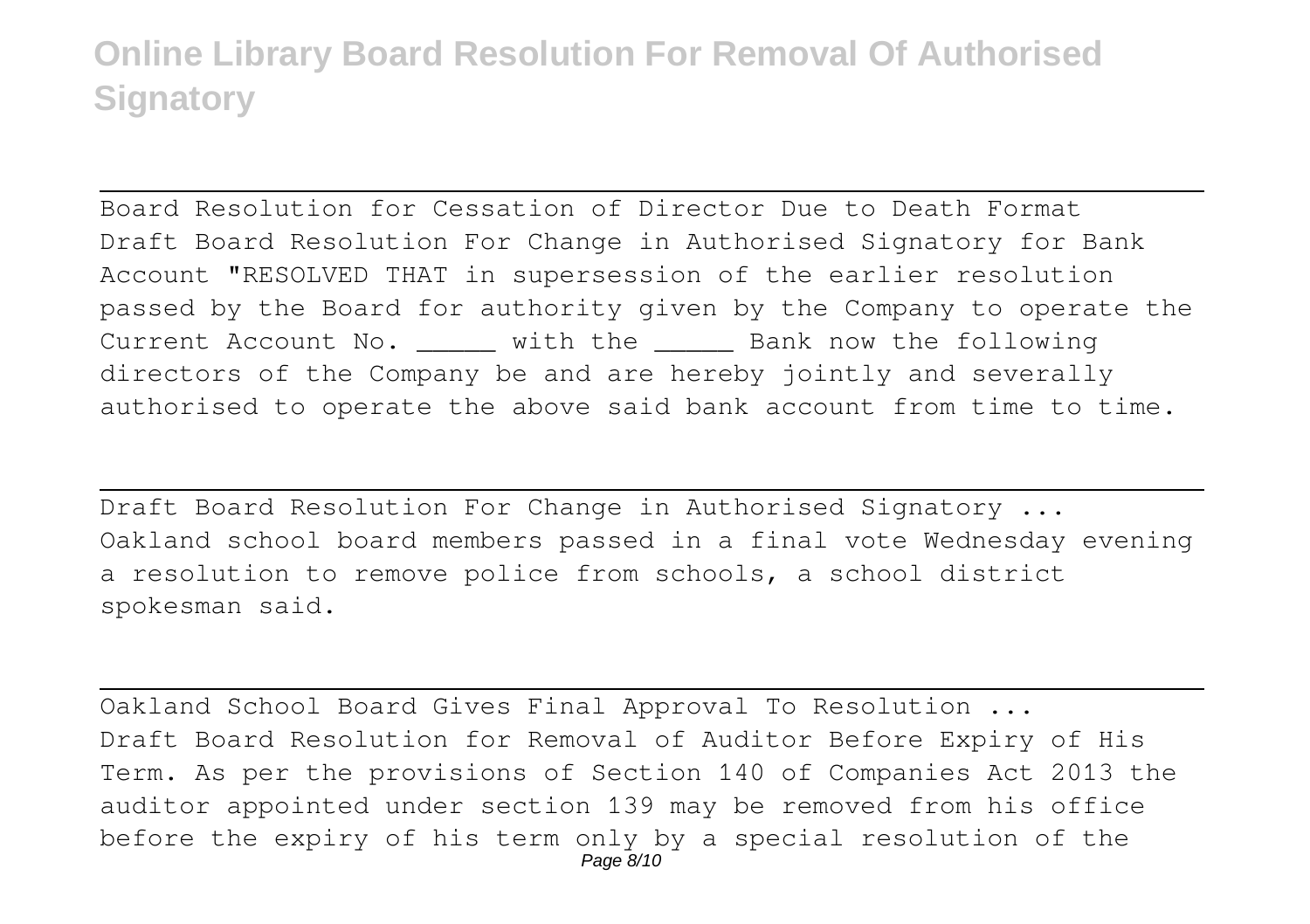company, after obtaining the previous approval of the Central Government in that behalf in the prescribed manner, Provided that before taking any action under this sub-section, the auditor concerned shall be given a reasonable ...

Draft Board Resolution for Removal of Auditor Before ... board resolution for bank account signatory, board resolution format for authorised signatory, resolution for change in authorised signatory in bank, board resolution for authorised signatory, board resolution for removal of authorised signatory in bank account

Board Resolution Change in Bank Account Authorised Signatory Yes because board resolution is a witten acceptance with consent of the Board members and this decision also convey to the resign director as well as the MCA for removal his name from the government record. Which form to file in ROC for Removal/ Resignation of Director? DIR 12 has to file within time prescribed by the company act 2013.